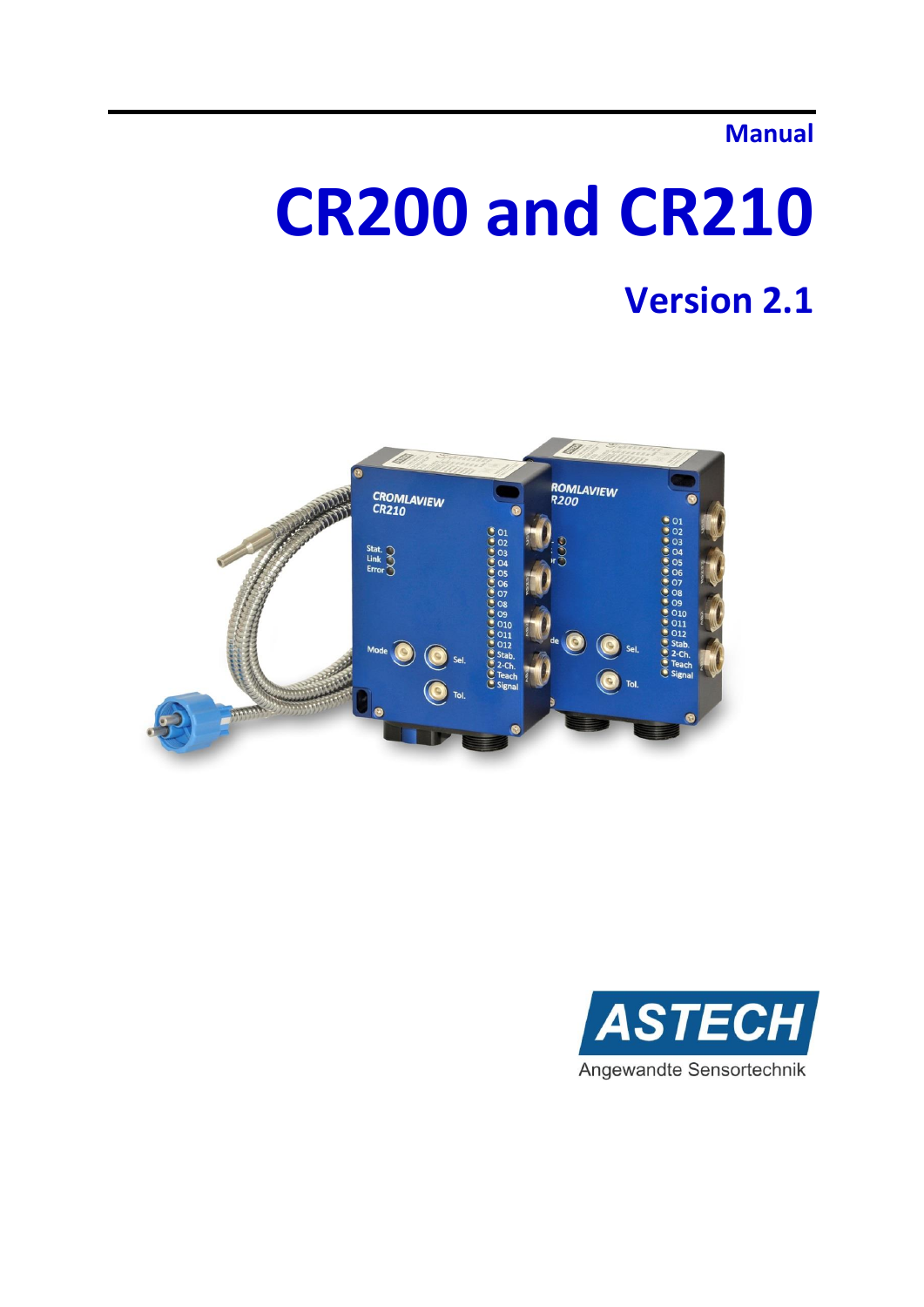### **Notes**

The information contained in this manual has been thoroughly researched and prepared. Nevertheless, we cannot assume liability for omissions or errors of any nature whatsoever. We would, however, be grateful for your comments or suggestions.

We shall not accept any claims for damages, except for those resulting from intent or gross negligence.

As this product is available in several designs, there might be deviations between the descriptions and instructions in hand and the product supplied.

We reserve the right to make technical changes, which serve to improve the product, without prior notification. Thus, it cannot be assumed that subsequent versions of a product will have the same features as those described here.

Registered trademarks are the property of their manufacturers.

CR200 and CR210 - Manual V2.1

Copyright © ASTECH Angewandte Sensortechnik GmbH, Rostock 2010-2015

#### **Revision history**

| Manual version | Date       | Changes    |
|----------------|------------|------------|
| 2.1            | 02.03.2015 | New design |



The instruments are not to be used for safety applications, in particular applications in which safety of persons depends on proper operation of the instruments. These instruments shall exclusively be used by qualified personnel. Repair only by ASTECH.

> ASTECH GmbH, Schonenfahrerstr. 5, D-18057 Rostock Internet www.astech.de E-Mail info@astech.de Telefon +49 (0)381 / 44073-0 Telefax +49 (0)381 / 44073-20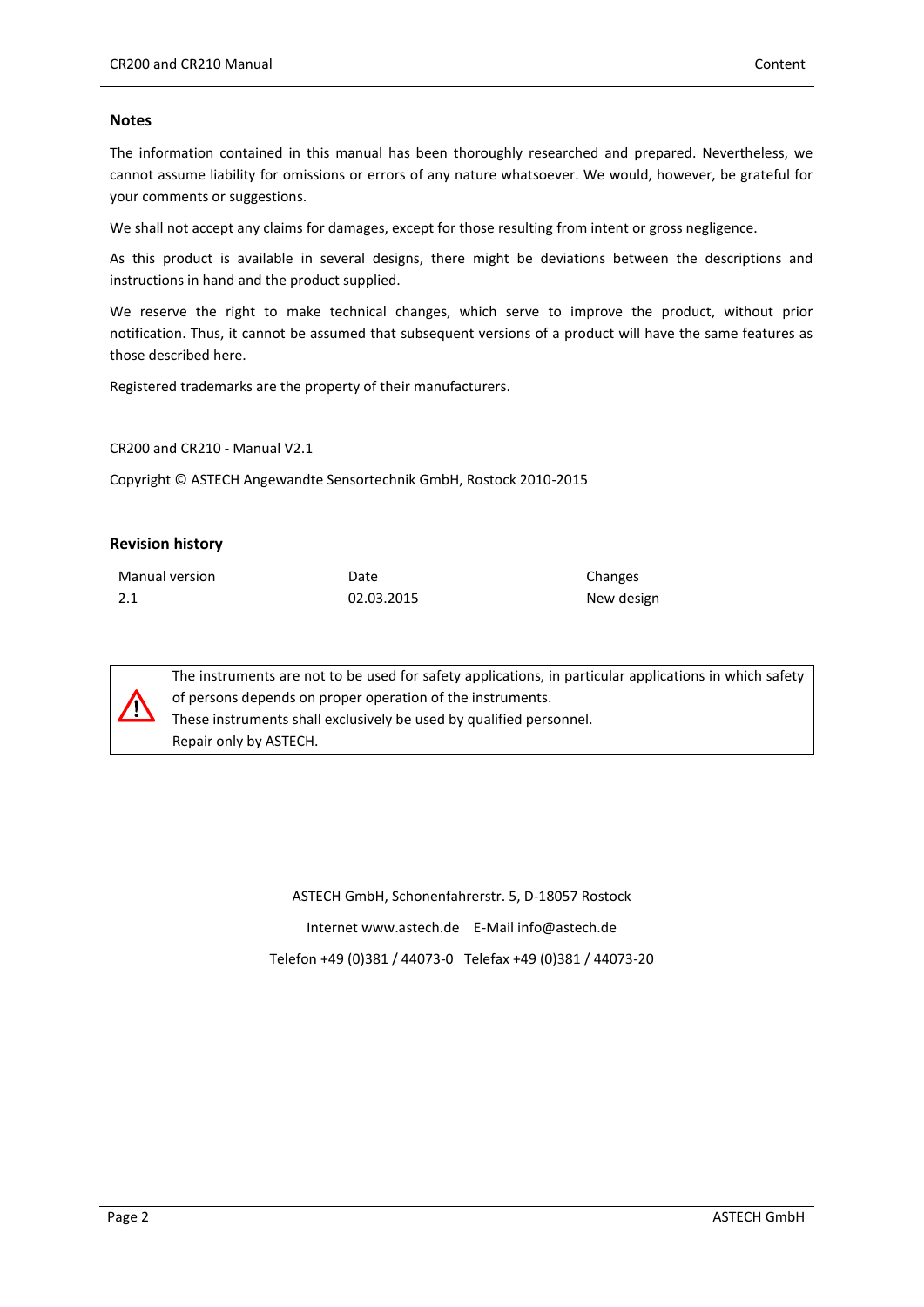#### $\mathbf{I}$ . **Contents**

#### $\mathbf{II}$ . **List of Figures**

| Figure 4 : Drawings CR210 with built-in control devices for the drift stabilization CROMLASTAB®  10 |  |
|-----------------------------------------------------------------------------------------------------|--|

# III. List of Tables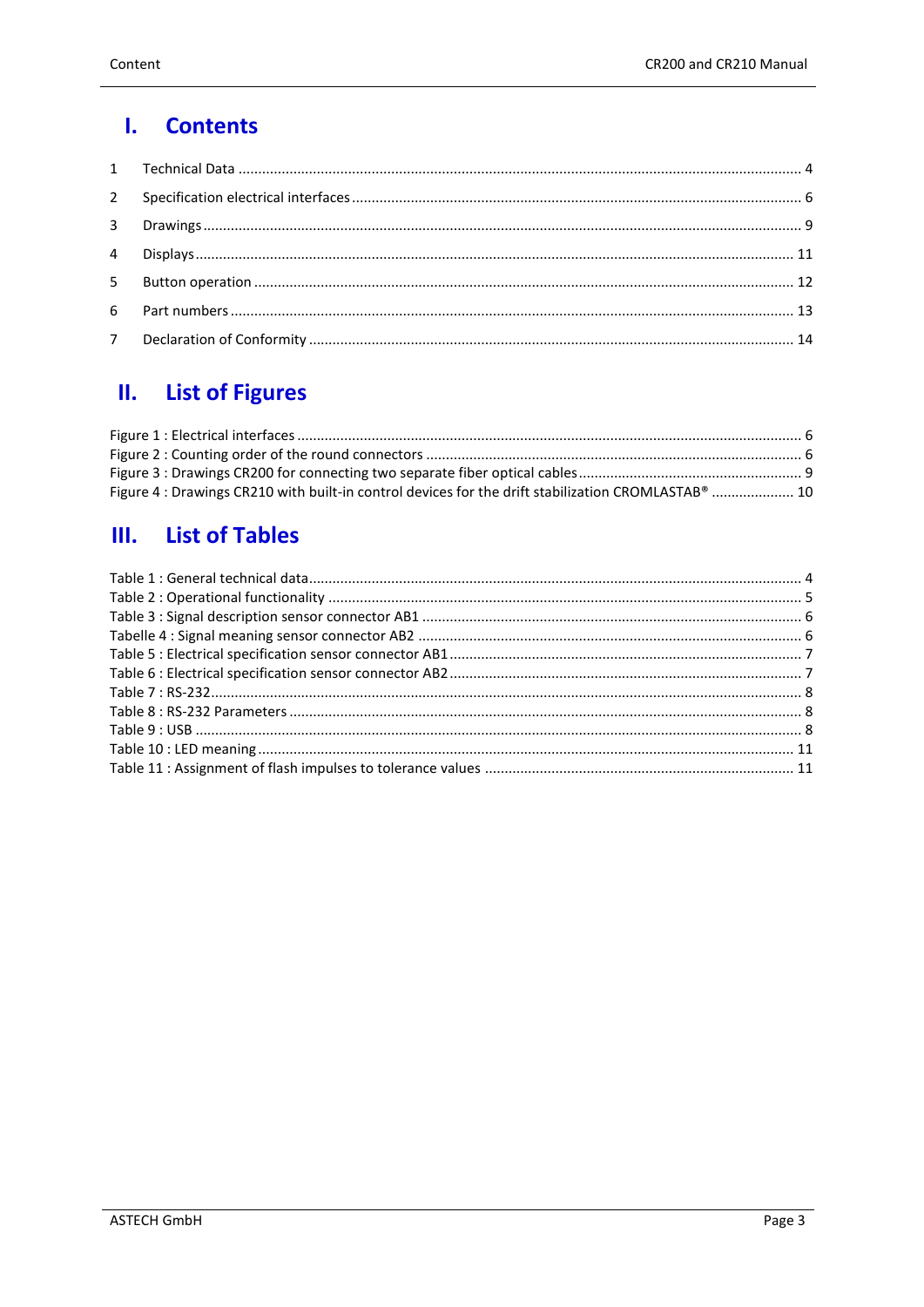# <span id="page-3-0"></span>**1 Technical Data**

## <span id="page-3-1"></span>**Table 1 : General technical data**

| CR200: 2 Sensing channels                          |  |
|----------------------------------------------------|--|
| CR210: 1 Sensing channel, 1 Internal stab. channel |  |
| CROMLASTAB®, Can be switched off                   |  |
| Three range photo diode                            |  |
| Adjustable by user                                 |  |
| 8 (1x, 4x, 20x, 40x, 80x, 200x, 400x, 800x)        |  |
| 3 x 4096 Stufen                                    |  |
| Power white light LED                              |  |
| Adjustable (4096 Steps)                            |  |
| Can be switched off                                |  |
| Can be switched off                                |  |
| 12 Switching outputs                               |  |
| 2 Control inputs                                   |  |
| Serial (RS-232)                                    |  |
| <b>USB</b>                                         |  |
| Profibus                                           |  |
| <b>Fast Ethernet</b>                               |  |
| Profinet                                           |  |
| 19 LEDs for outputs and status                     |  |
| 3 Buttons for Teach-In                             |  |
| $\Delta E_{Lab} \leq 1$                            |  |
| $\geq$ 50 µs (limited functionality)               |  |
| 0 ms  65535 ms                                     |  |
| 0 ms  65535 ms                                     |  |
| $0\%$ 255 %                                        |  |
| 350                                                |  |
| 12 (up to 350 at binary encoding)                  |  |
| <b>IP54</b>                                        |  |
| 18  28 VDC, max. 500 mA                            |  |
| -10 °C  55 °C                                      |  |
| Via optical fiber                                  |  |
| M18x1                                              |  |
| Aluminum, anodized                                 |  |
| 100 mm $\times$ 70 mm $\times$ 30 mm               |  |
| Ca. 260 g                                          |  |
|                                                    |  |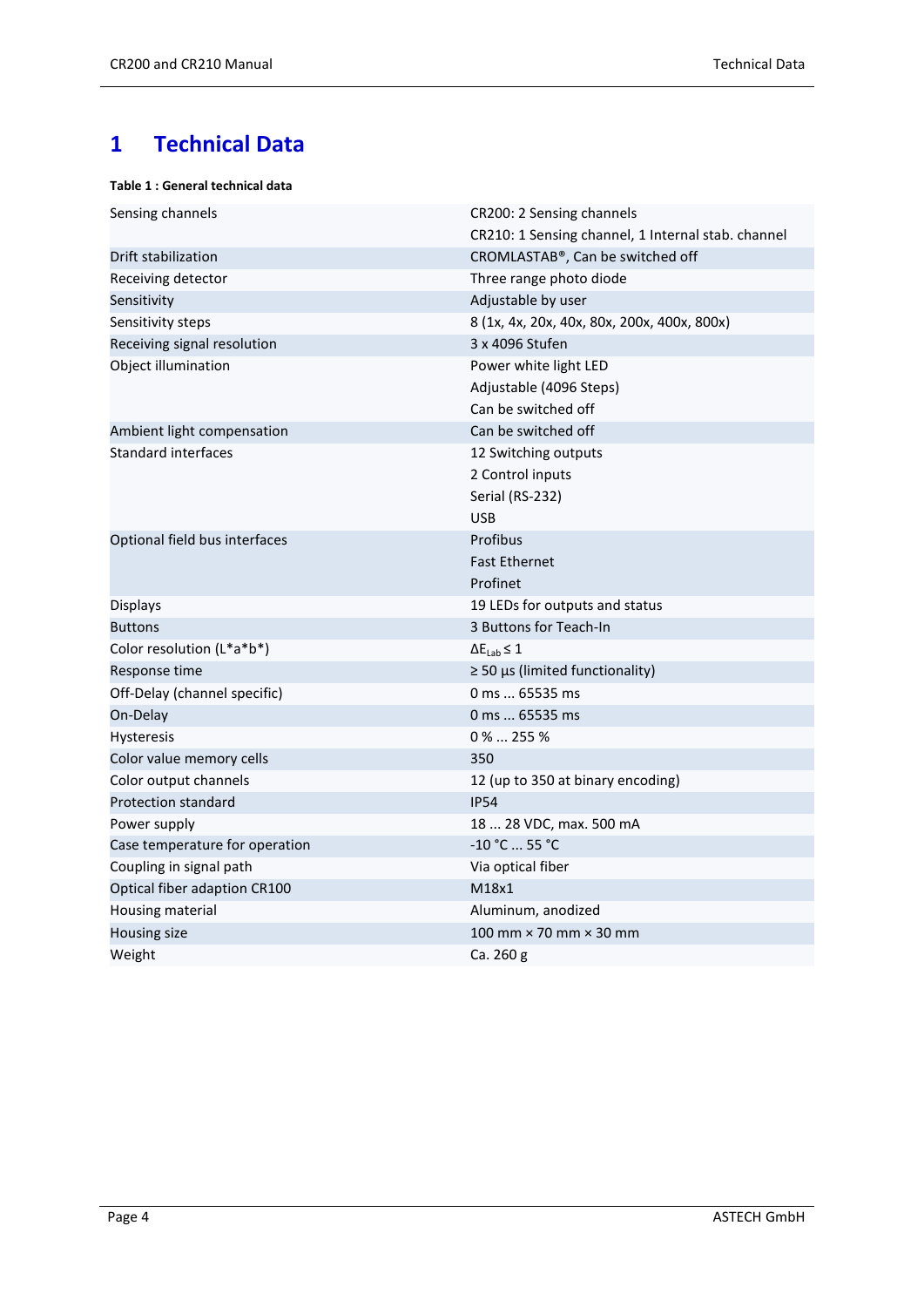<span id="page-4-0"></span>

| <b>Table 2: Operational functionality</b> |                                                                                                                                             |  |
|-------------------------------------------|---------------------------------------------------------------------------------------------------------------------------------------------|--|
| Channel measurement methods               | CR200: Difference measurement<br>Channel 1<br>Channel 1 drift compensated<br>Channel 1+2<br>CR210: Channel 1<br>Channel 1 drift compensated |  |
| Color space modes                         | Non-self-shining objects<br>XYZ, XyY, u'v'L*, L*a*b*, xyl<br>Self-shining objects<br>XYZ, xyY, u'v'L*, xyl                                  |  |
| Color recognition modes                   | Check spherical tolerance<br>Check cylindrical tolerance<br>Minimal distance                                                                |  |
| Operating modes                           | <b>External triggering</b><br>Color grouping<br>Color sequence recognition                                                                  |  |
| Parameterization                          | Elaborately via PC Software<br>Limited via 3 buttons                                                                                        |  |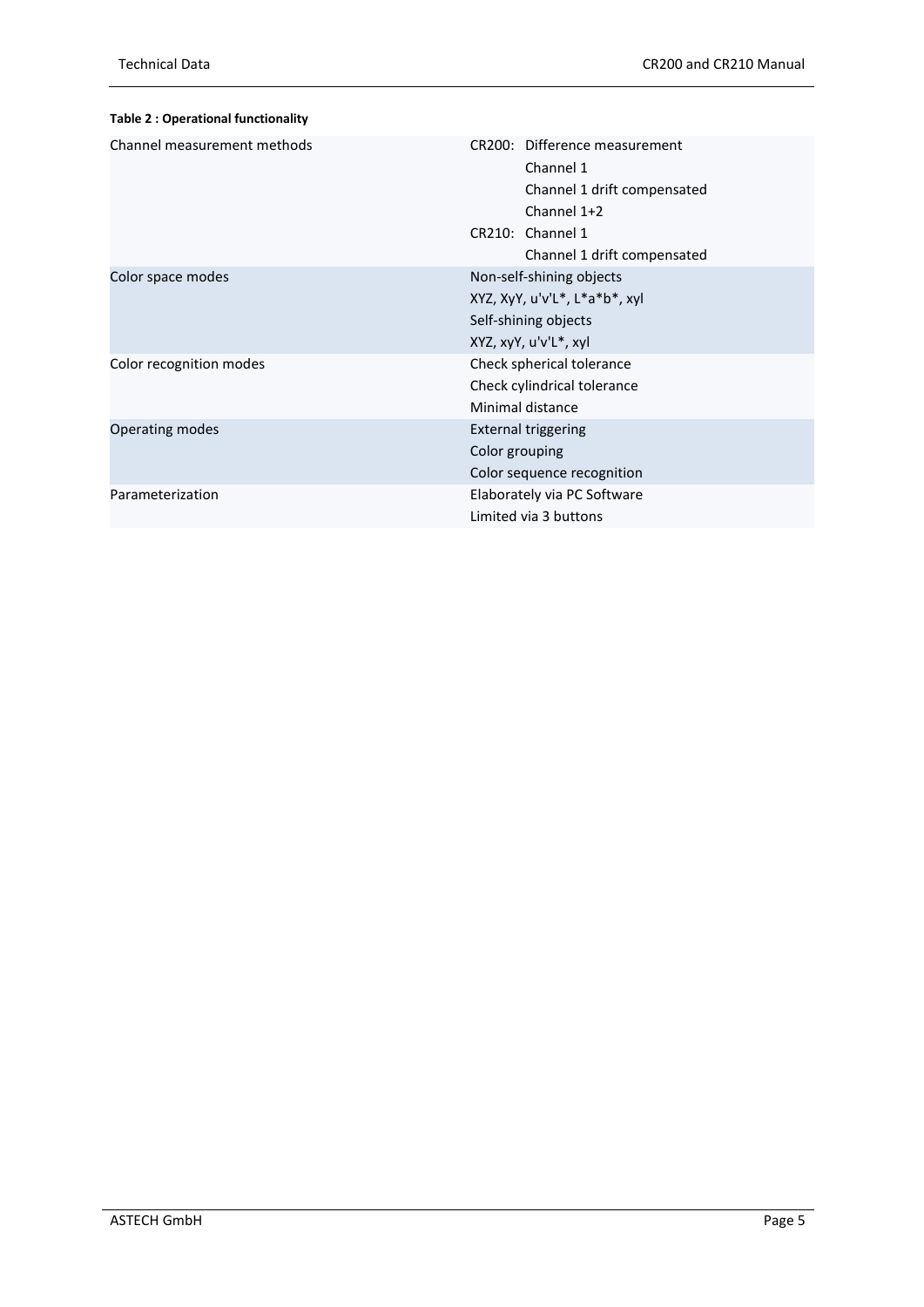# <span id="page-5-0"></span>**2 Specification electrical interfaces**

[Figure 1](#page-5-1) shows the electrical connectors (type M9) of the sensor.



**Figure 1 : Electrical interfaces**

<span id="page-5-1"></span>The counting order of round connectors is shown in [Figure 2.](#page-5-2)





<span id="page-5-2"></span>**Figure 2 : Counting order of the round connectors**

| Pin (color) | <b>Name</b>      | <b>Description</b>                                                |
|-------------|------------------|-------------------------------------------------------------------|
| 1 (white)   | OUT <sub>1</sub> | Sensor output 1                                                   |
| 2 (brown)   | OUT <sub>2</sub> | Sensor output 2                                                   |
| 3 (green)   | TRG1             | Input for external triggered Teach-In in mode "Ext. Teach"        |
| 4 (yellow)  | TRG0             | Input for updating the sensor outputs in mode "Extern Trig."      |
|             |                  | Input for trigger controlled color sequence in mode "Trig. Sequ." |
| $5$ (grey)  | OUT3             | Sensor output 3                                                   |
| $6$ (pink)  | OUT4             | Sensor output 4                                                   |
| 7 (blue)    | <b>GND</b>       | Ground                                                            |
| 8 (red)     | $+U_{\rm R}$     | Power supply                                                      |
| Shield      | <b>SH</b>        | Device shield (earth)                                             |

## <span id="page-5-3"></span>**Table 3 : Signal description sensor connector AB1**

#### <span id="page-5-4"></span>**Tabelle 4 : Signal meaning sensor connector AB2**

| Pin (color) | <b>Name</b>       | <b>Description</b>    |  |
|-------------|-------------------|-----------------------|--|
| 1 (white)   | OUT5              | Sensor output 5       |  |
| 2 (brown)   | OUT <sub>6</sub>  | Sensor output 6       |  |
| 3 (green)   | OUT7              | Sensor output 7       |  |
| 4 (yellow)  | OUT <sub>8</sub>  | Sensor output 8       |  |
| $5$ (grey)  | OUT <sub>9</sub>  | Sensor output 9       |  |
| $6$ (pink)  | OUT10             | Sensor output 10      |  |
| 7 (blue)    | OUT11             | Sensor output 11      |  |
| 8 (red)     | OUT <sub>12</sub> | Sensor output 12      |  |
| Shield      | <b>SH</b>         | Device shield (earth) |  |
|             |                   |                       |  |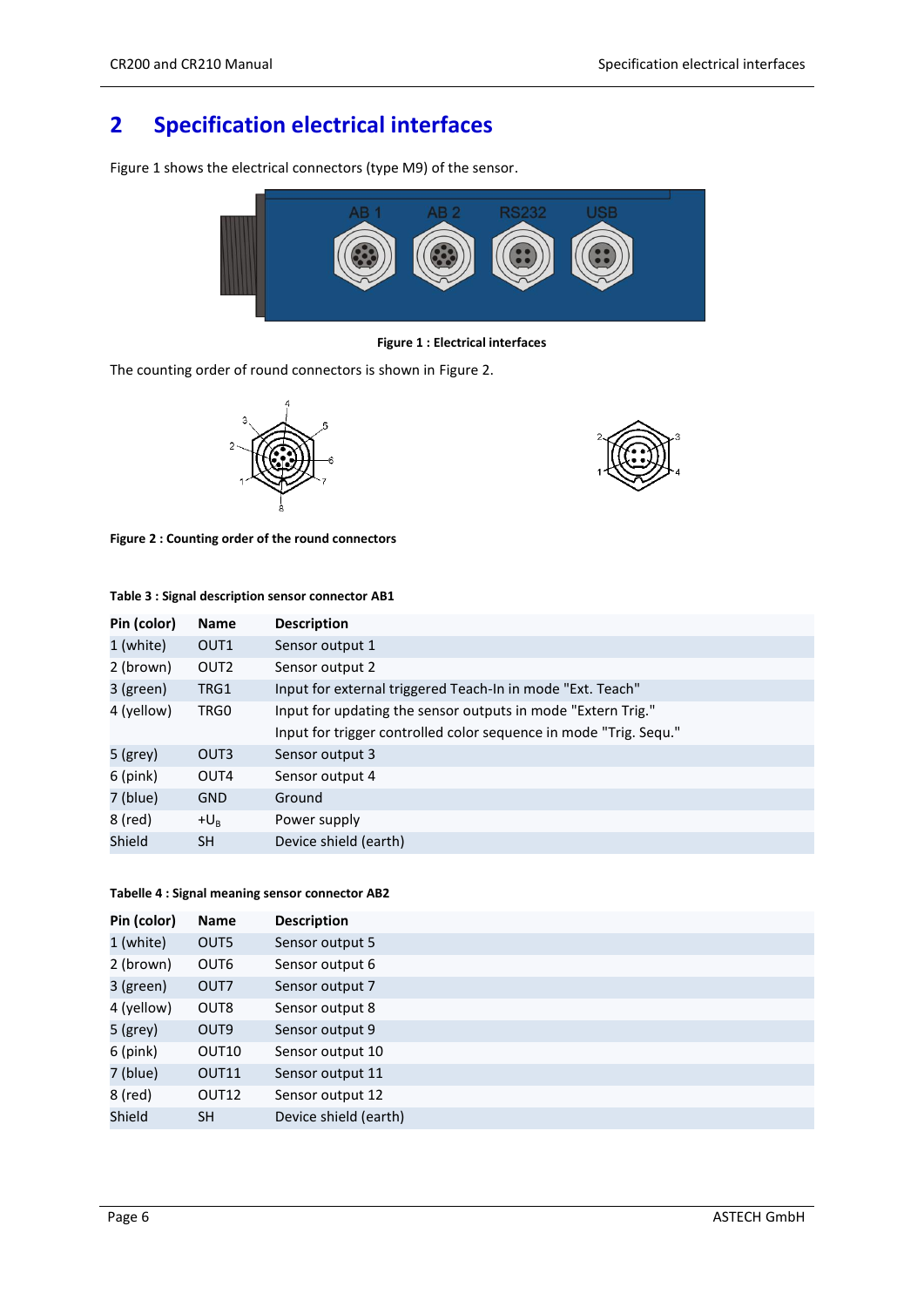## <span id="page-6-0"></span>**Table 5 : Electrical specification sensor connector AB1**

| Pin        | <b>Specification</b>                       |
|------------|--------------------------------------------|
| 1 (OUT1)   | Push-Pull                                  |
|            | LOW: 0 V; HIGHT: $+U_B - 1$ V; max. 100 mA |
| 2 (OUT2)   | Push-Pull                                  |
|            | LOW: 0 V; HIGHT: $+U_B - 1$ V; max. 100 mA |
| 3 (TRG1)   | LOW: 0 V  3 V; HIGH: 18 V  28 V            |
| 4 (TRG0)   | LOW: 0 V  3 V; HIGH: 18 V  28 V            |
| 5 (OUT3)   | Push-Pull                                  |
|            | LOW: 0 V; HIGHT: $+U_B - 1$ V; max. 100 mA |
| 6 (OUT4)   | Push-Pull                                  |
|            | LOW: 0 V; HIGHT: $+U_B - 1$ V; max. 100 mA |
| 7 (GND)    | 0 <sub>V</sub>                             |
| $8 (+U_B)$ | 18  28 VDC, max. 500 mA                    |
|            | (optional 9  28 VDC)                       |

### <span id="page-6-1"></span>**Table 6 : Electrical specification sensor connector AB2**

| <b>Pin</b> | <b>Specification</b>                       |
|------------|--------------------------------------------|
| 1 (OUT5)   | Push-Pull                                  |
|            | LOW: 0 V; HIGHT: $+U_B - 1$ V; max. 100 mA |
| 2 (OUT6)   | Push-Pull                                  |
|            | LOW: 0 V; HIGHT: $+U_B - 1$ V; max. 100 mA |
| 3 (OUT7)   | Push-Pull                                  |
|            | LOW: 0 V; HIGHT: $+U_B - 1$ V; max. 100 mA |
| 4 (OUT8)   | Push-Pull                                  |
|            | LOW: 0 V; HIGHT: $+U_B - 1$ V; max. 100 mA |
| 5 (OUT9)   | Push-Pull                                  |
|            | LOW: 0 V; HIGHT: $+U_B - 1$ V; max. 100 mA |
| 6 (OUT10)  | Push-Pull                                  |
|            | LOW: 0 V; HIGHT: $+U_R - 1$ V; max. 100 mA |
| 7 (OUT11)  | Push-Pull                                  |
|            | LOW: 0 V; HIGHT: $+U_R - 1$ V; max. 100 mA |
| 8 (OUT12)  | Push-Pull                                  |
|            | LOW: 0 V; HIGHT: $+U_B - 1$ V; max. 100 mA |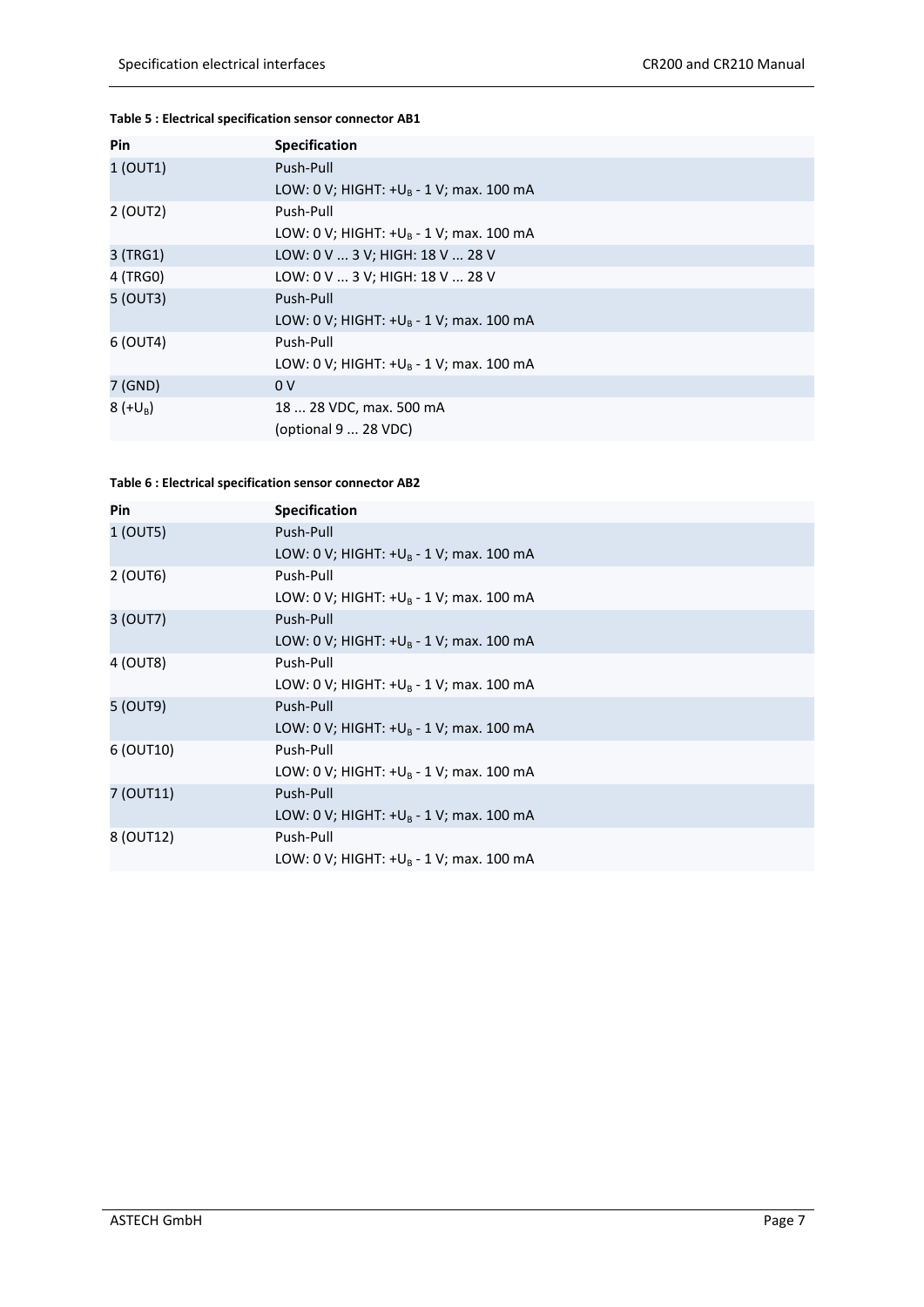#### <span id="page-7-0"></span>**Table 7 : RS-232**

| Pin        | <b>Description</b>      | <b>Specification</b> |
|------------|-------------------------|----------------------|
| $1$ (GND)  | <b>GND</b>              | 0V                   |
| 2(TXD)     | Send                    | $-5$ V $$ +5 V       |
| 3 (RXD)    | Receive                 | $-5$ V $$ +5 V       |
| 4 $(+U_B)$ | Optional voltage output | 18  28 VDC           |
| Shield     | Device shield (earth)   | Earth                |

## <span id="page-7-1"></span>**Table 8 : RS-232 Parameters**

| Parameter        | Value        |
|------------------|--------------|
| <b>Baud rate</b> | 9.600115.200 |
| Data bits        | 8            |
| Parity           | no           |
| Stop bits        | 1            |
| Flow control     | <b>No</b>    |
|                  |              |

## **The baud rate of the RS-232 interface is pre-set to 28800.**

#### <span id="page-7-2"></span>**Table 9 : USB**

| Pin      | <b>Description</b>    | <b>Specification</b> |
|----------|-----------------------|----------------------|
| 1(GND)   | GND (black)           | 0 <sup>V</sup>       |
| 2 (VBUS) | VBUS (red)            | $+5V$                |
| $3(D-)$  | D- (white)            | $-400$ mV            |
| $4(D+)$  | $D+$ (green)          | $+400$ mV            |
| Shield   | Device shield (earth) | Earth                |

**Make sure that the respective shield wires of the used sensor cables are properly connected to earth!**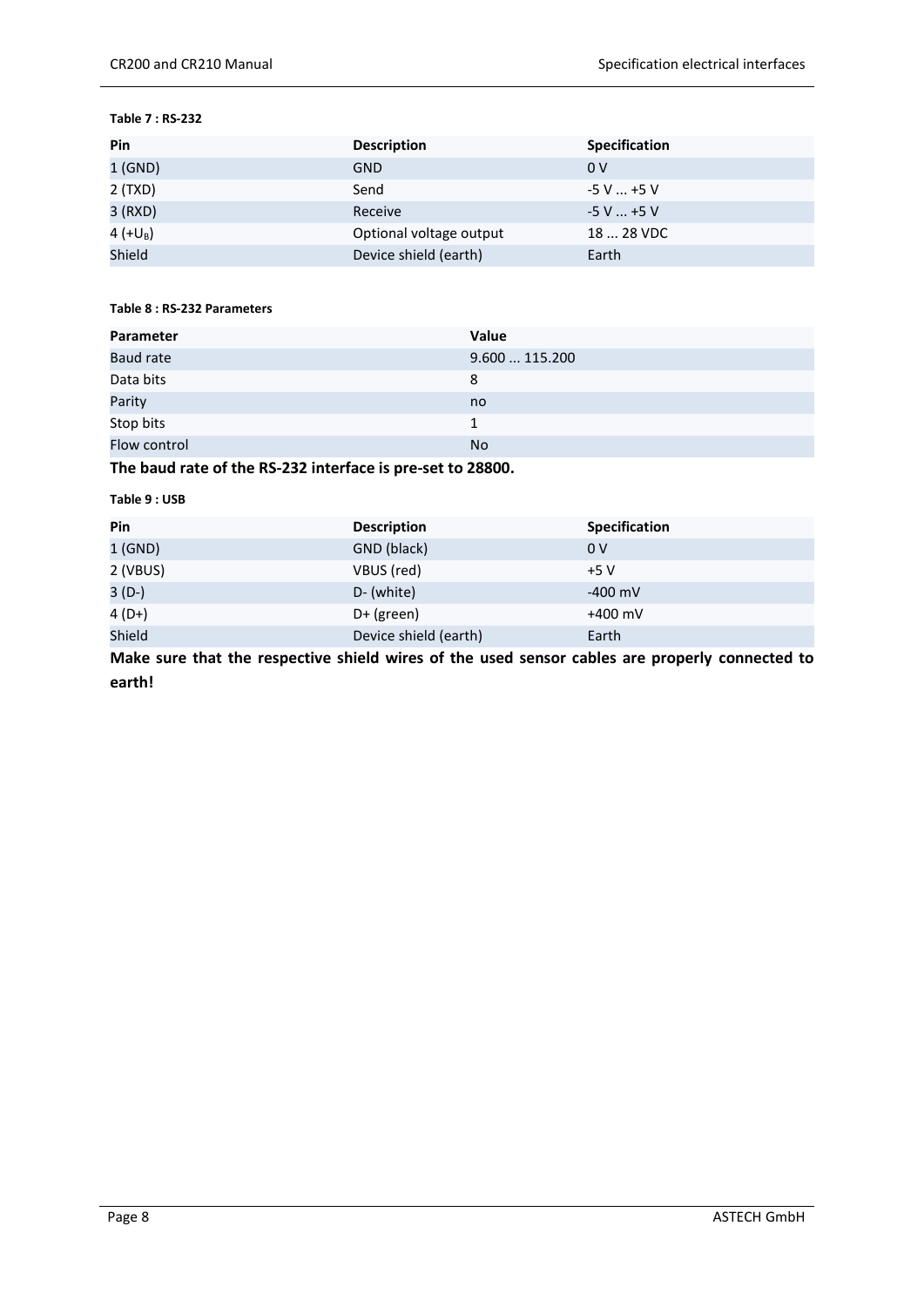# <span id="page-8-0"></span>**3 Drawings**



<span id="page-8-1"></span>**Figure 3 : Drawings CR200 for connecting two separate fiber optical cables**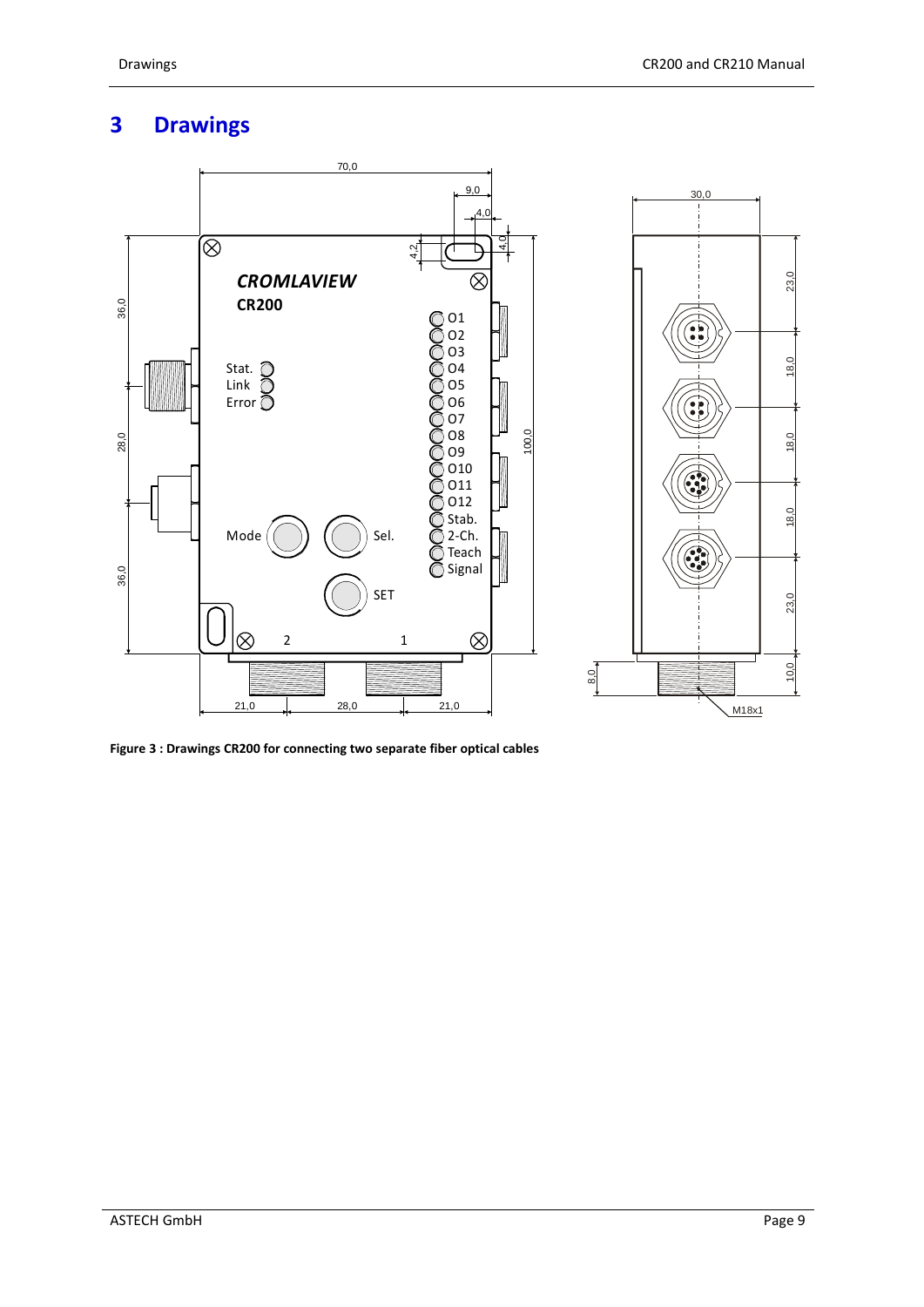

<span id="page-9-0"></span>**Figure 4 : Drawings CR210 with built-in control devices for the drift stabilization CROMLASTAB®**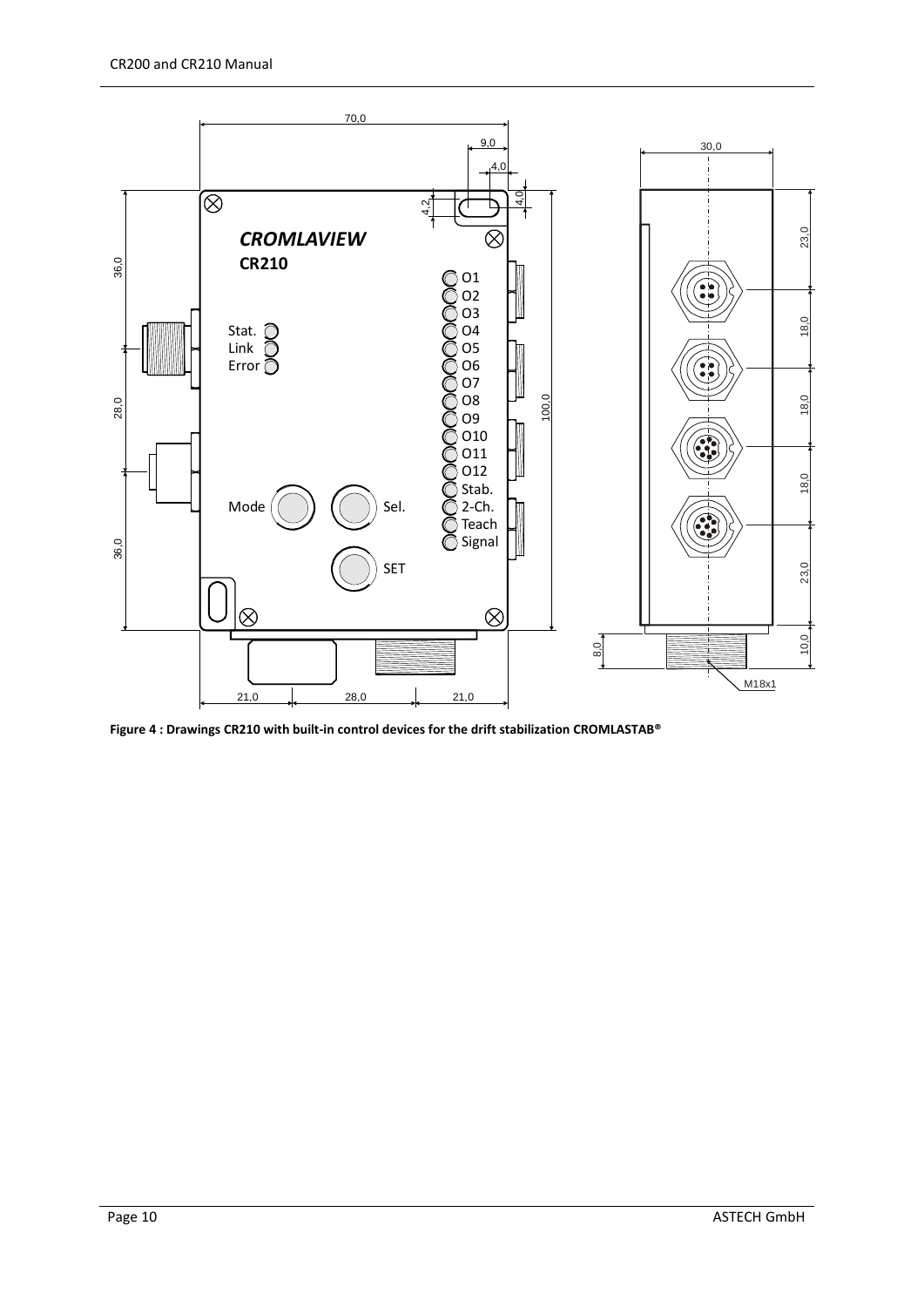# <span id="page-10-0"></span>**4 Displays**

<span id="page-10-1"></span>**Table 10 : LED meaning**

| <b>LED</b>         | <b>Meaning</b>           |
|--------------------|--------------------------|
| 01-012             | State output 1-12        |
| Stab.              | Error stabilization      |
| $2$ -Ch.           | Two channel operation    |
| Teach              | Teach-in mode active     |
| Signal             | Signal mode active       |
| Sel.               | Sensing channel 2 active |
| <b>SET</b>         | <b>Tolerance</b>         |
| Stat., Link, Error | Interface specific       |

## <span id="page-10-2"></span>**Table 11 : Assignment of flash impulses to tolerance values**

| <b>Flash impulses</b> | <b>Tolerance</b> | <b>Tolerance value</b> |
|-----------------------|------------------|------------------------|
| $\mathbf{1}$          | Very small       |                        |
| $\overline{2}$        | Small            | 6                      |
| 3                     | Medium           | 9                      |
| 4                     | Large            | 15                     |
| 5                     | Very large       | 20                     |

**If the sensor signal is clipping the LEDs are flashing alternately.**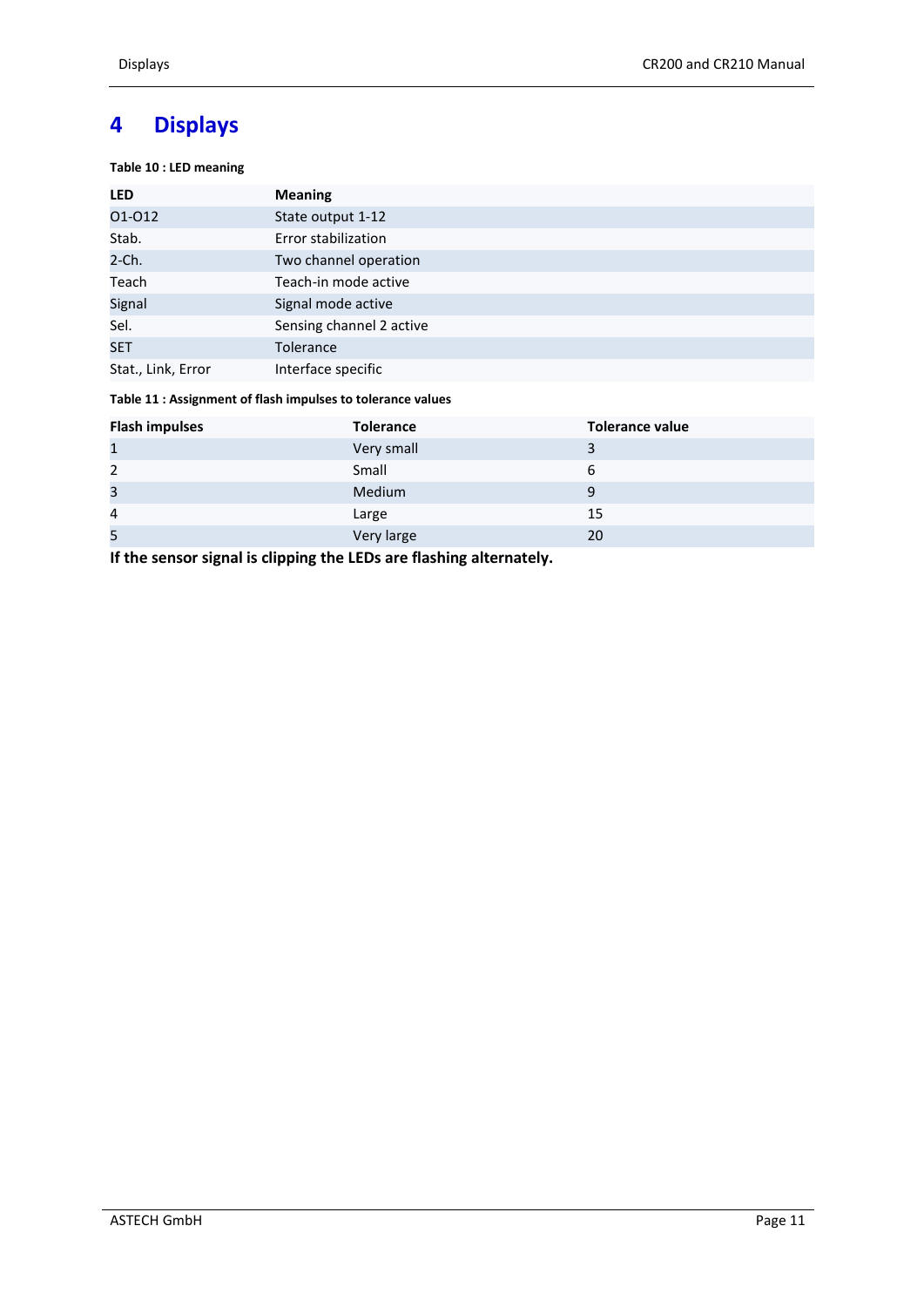## <span id="page-11-0"></span>**5 Button operation**

## **Automatic signal adjustment**

- **Position sensor to object**
- **Press "Mode" button shortly until "Sig." mode is active**
- **Press "SET" button for at least 2 seconds**
- To store parameters press "Mode" button for at least 2 seconds

## **Sample stabilization reference value**

- **Press "Mode" button shortly until "Sig." mode active**
- **Press "Sel." Button shortly to select stabilization channel**
- Adjust signal level for stabilization channel mechanically (adjusting screw)
- **Press "SET" button for at least 2 seconds**
- To store parameters press "Mode" button for at least 2 seconds

## **Teaching in colors**

- **Position sensor to object**
- **Press "Mode" button shortly until "Teach-In" mode active**
- **Press "Sel." button to select table entry**
- **Press "SET" button for at least 2 seconds**
- To store parameters press "Mode" button for at least 2 seconds

## **Adjust tolerance**

- **Press "Mode" button shortly until "Teach-In" mode active**
- **Press "SET" button shortly to select tolerance**
- **Press "SET" button for at least 2 seconds**
- To store parameters press "Mode" button for at least 2 seconds

## **Clear color table**

- **Press "Mode" button shortly until "Teach-In" mode active**
- **Press "Sel." button for at least 2 seconds**
- To store parameters press "Mode" button for at least 2 seconds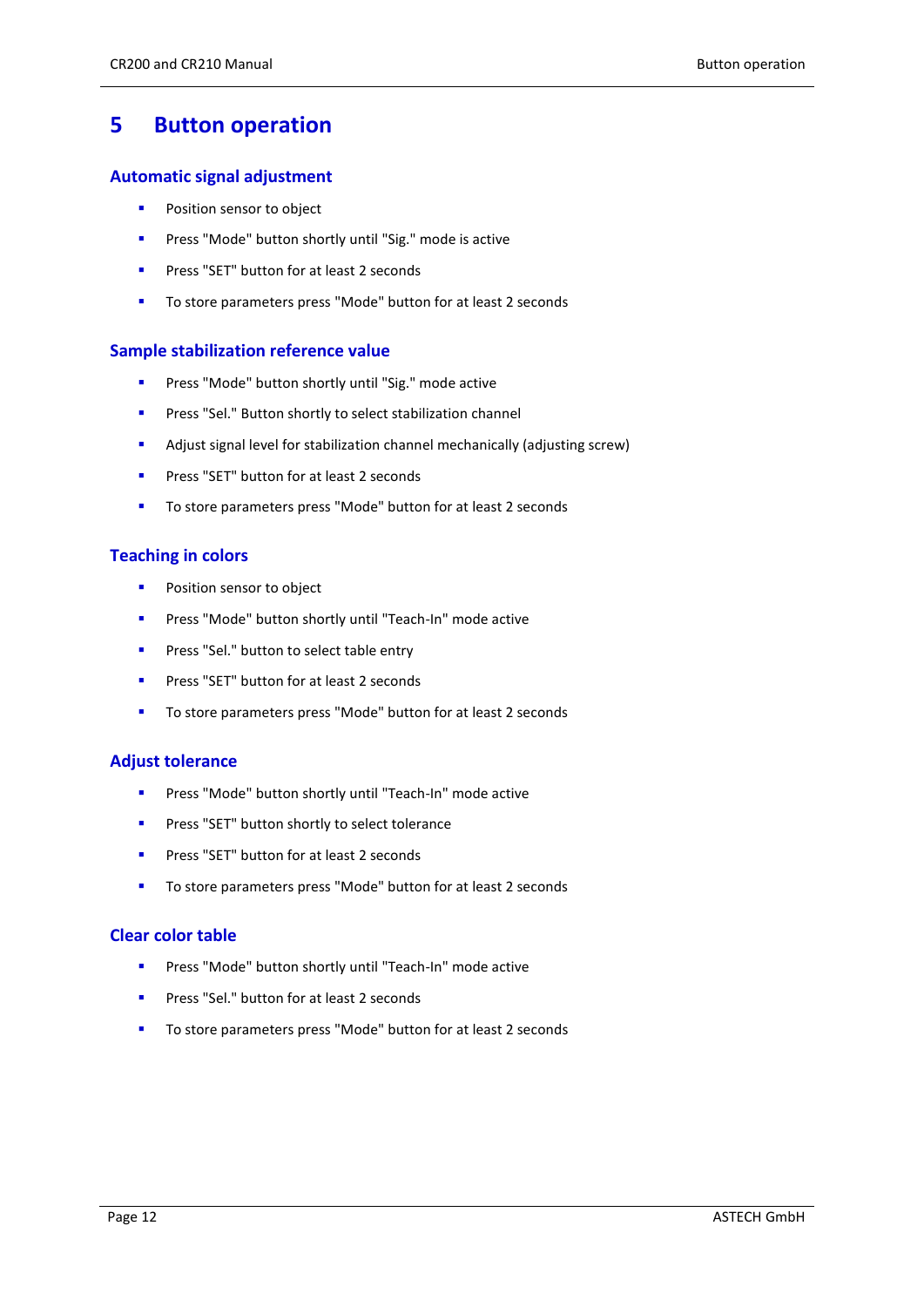# <span id="page-12-0"></span>**6 Part numbers**

| Part                                    | Part number                |
|-----------------------------------------|----------------------------|
| CR200 color sensor                      | 10-3001-00                 |
| CR200P (Profibus interface)             | 10-3001-01                 |
| CR200E (Fast Ethernet interface)        | 10-3001-03                 |
| CR210 color sensor                      | 10-3002-00                 |
| CR210P (Profibus interface)             | 10-3002-01                 |
| CR210E (Fast Ethernet interface)        | 10-3002-03                 |
| Fiber optical cables                    | See catalogue (18-0003-00) |
| STR-C2.0-M18                            | 14-3001-00                 |
| External stabilization target CR200     |                            |
| Connection cable, 8-pin, M9 / open, 2 m | 15-3000-00                 |
| RS232 cable, 4-pin, M9 / D-SUB9, 2 m    | 15-3001-00                 |
| USB cable, 4-pin, M9 / USB-A, 2 m       | 15-3003-00                 |
| M9 protection cap for sensor connector  | 15-3010-00                 |

## **Surge protection**

To use the sensor in systems where the supply voltage line > 3 meters, it is recommenced to use a filter module to protect against surges. A suitable 24 V DC filter module (surge) is available from the company WAGO under order number 750-626.